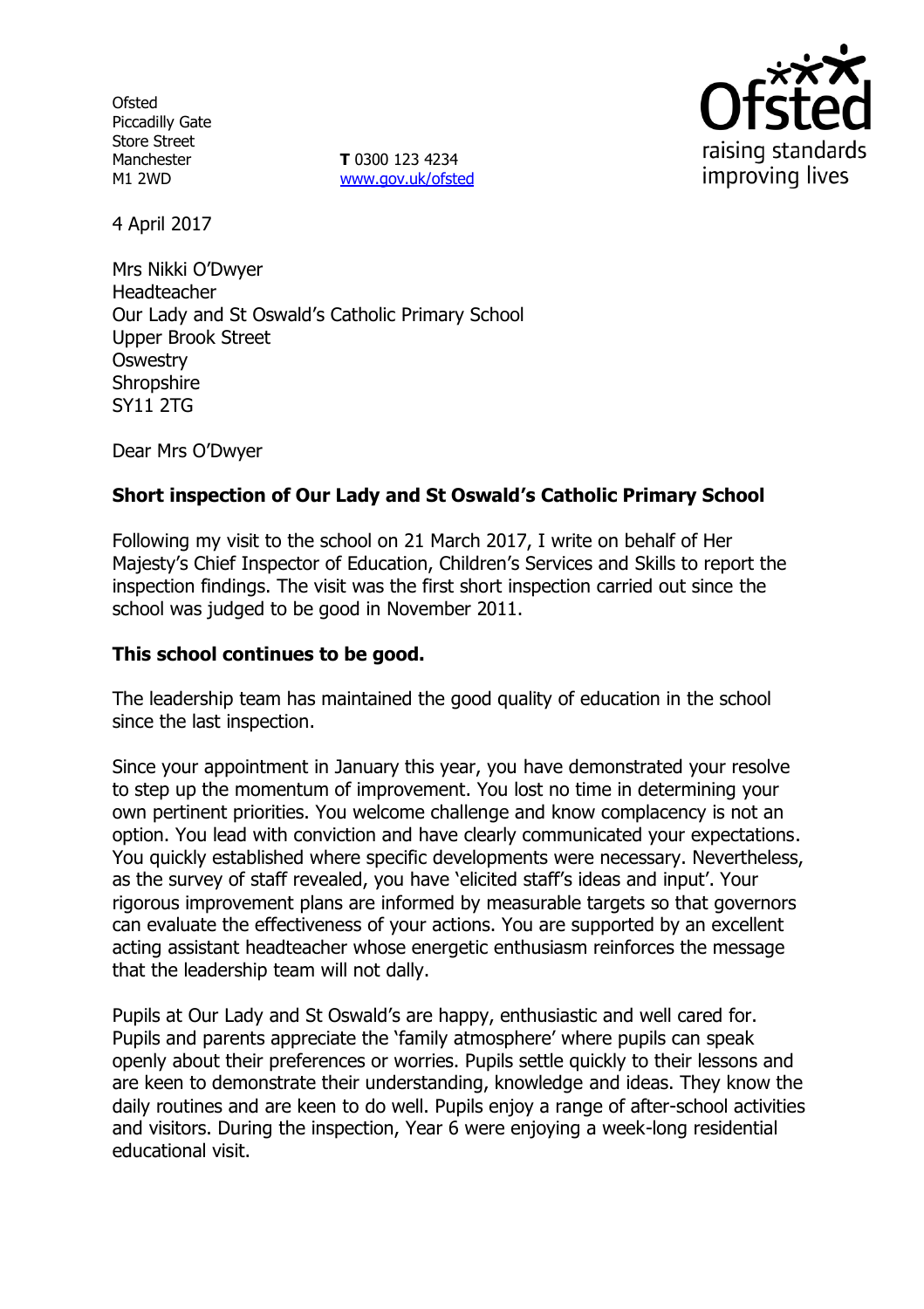

You are the third headteacher to be appointed since the last inspection in November 2011. Nevertheless, your predecessors lost no time in addressing the improvements identified at the last inspection. The priorities included developing boys' reading and writing and improving the communication between the school and parents. Leaders ensured that reading materials and topics were better suited to boys' interests. As a result, boys discovered a valuable source of interest in books which encouraged them to write for a variety of purposes and adopt a range of styles.

Leaders introduced opportunities for parents to discuss their concerns and organised events so that parents could learn how to support their children at home. Governors too, have done much to link with parents to improve regular and purposeful communication. Since your appointment you have introduced weekly newsletters, regular meetings and online questionnaires. In addition, you have invited parents to contribute to ongoing school improvement.

You have rightly identified the need to deepen staff's subject knowledge, particularly in mathematics, and raise expectations for pupils' achievement. The acting assistant headteacher who is responsible for mathematics returned in January after a long absence. She quickly established her high level of subject knowledge and energetic enthusiasm for improvement. She received and shared appropriate training. All teachers are now required to explain clearly what it is that pupils will learn in each lesson and what pupils will do to demonstrate what they have learned. As a result, pupils are beginning to understand exactly what is expected of them, why they need to practise certain skills and how they can further improve. The continued development of staff's subject knowledge remains a priority for further improvement.

You are keen to identify and develop individual teachers' strengths to distribute leadership responsibilities more widely. You have correctly identified the need for those staff in receipt of upper pay scales to take on appropriate levels of responsibility.

### **Safeguarding is effective.**

You, staff and governors are committed to keeping children safe. The school's principles for creating a genuinely caring school are embedded in your wellcommunicated ethos and values. Pupils look out for each other. You train older pupils to care for younger children and provide 'worry boxes' so that pupils can privately share their concerns. Staff explained, 'children can't learn if they feel unsafe.'

You have ensured that the procedures for reporting incidents or concerns are suitably detailed and precise. You maintain close contact with relevant external agencies who work with pupils and their families. In addition, you have established close links with the local pre-school setting and secondary school to ensure shared information and continuous support. All staff receive the required training and regular updates for safeguarding children.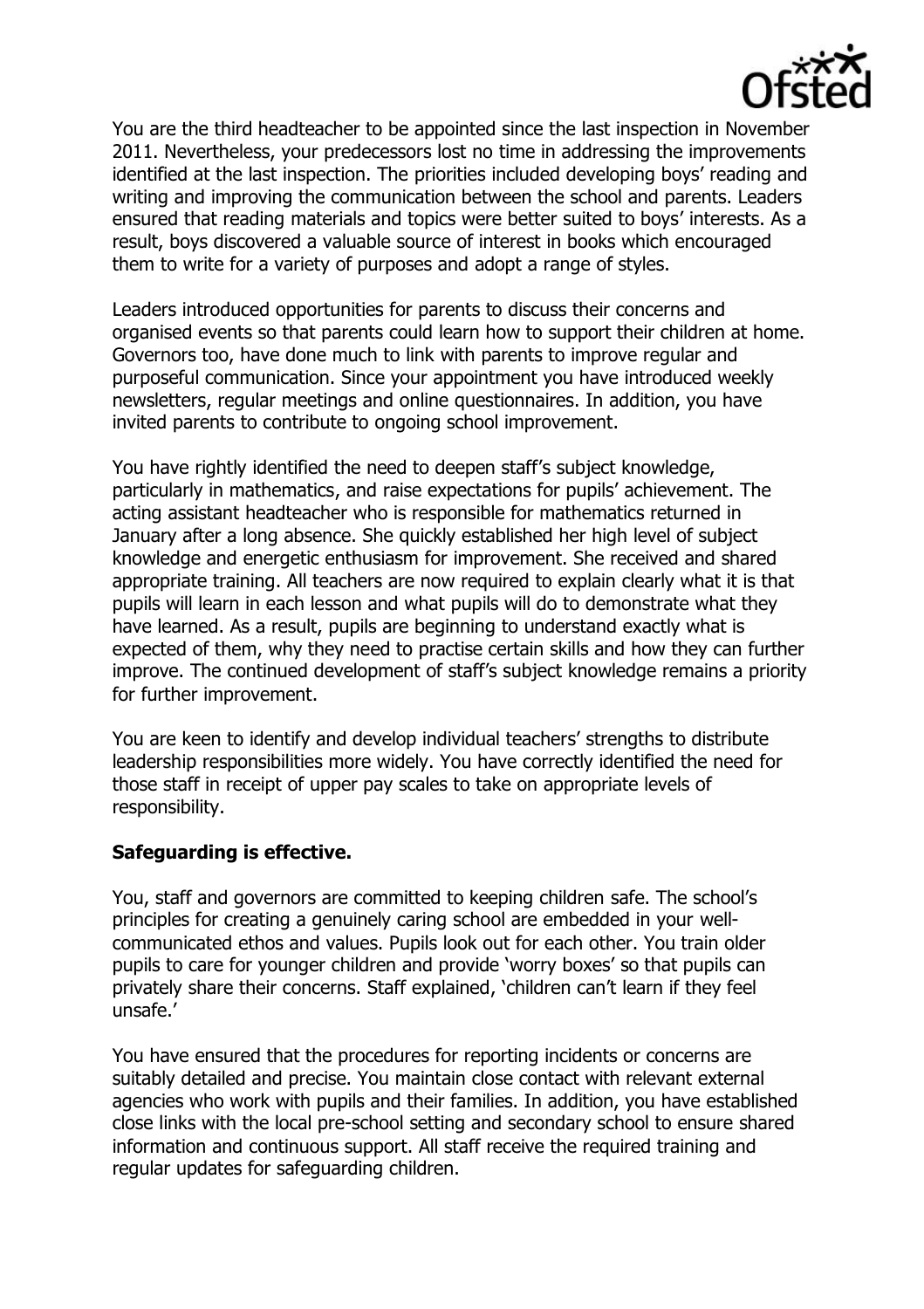

All checks on staff, visitors, premises and planned activities are appropriate, stored securely and regularly updated.

## **Inspection findings**

- The proportion of pupils attaining the expected standard in all subjects was broadly in line with the national figures in 2016. However, fewer pupils achieved the standard at greater depth in mathematics at the end of key stages 1 and 2. Following your appointment you and the acting assistant headteacher quickly identified that teachers' subject knowledge was less secure in mathematics than in other subjects. The assistant headteacher provided training to raise staff's expectations of pupils' progress and attainment. She ensured that teachers understand the age-related expectations for all pupils. In addition, she helped all staff to plan the necessary small steps in pupils' learning for them to gain the longer-term goals. She checks how well pupils are taught, how accurately they are assessed, and how well teachers' lesson plans are informed by ongoing pupils' progress.
- The sharpened focus on deepening pupils' understanding of mathematics has 'brought joy back to teaching and learning mathematics.' Pupils are beginning to show their enthusiasm for the subject and even look forward to the Friday tests to demonstrate their newly acquired knowledge and understanding. Nevertheless, you are right to focus on further securing teachers' subject knowledge. They are not yet confident to accurately and independently assess pupils' progress within lessons to inform specific and well-targeted short-term plans. In addition, they are at an early stage of understanding how the subject is developed to ensure pupils' deeper understanding.
- Pupils who have special educational needs and/or disabilities receive well-planned and specific support. All teachers, teaching assistants and the learning mentor contribute to setting realistic targets for individual pupils. These targets clearly indicate measurable expectations of pupils within set timeframes. They are reviewed and updated regularly to ensure that support is tailored to their specific needs. Parents receive regular up-to-date feedback about their children's progress and are offered advice on how best to support them at home. Parents and pupils contribute to all reviews and plans for future support. Pupils who have special educational needs and/or disabilities make good progress within the standards expected for their age.
- The attendance of a small number of disadvantaged pupils fell below the national average last year. You closely investigate and monitor all incidents of attendance which fall below national figures. You work closely with parents and where necessary, the education welfare officer, to carefully analyse the reasons for absence and how families might be better supported. Persistent absence is appropriately challenged.
- **Pupils cover a broad range of science topics over each year. Work in pupils'** books shows that they learn and develop science skills such as careful observation and investigation. Pupils conduct controlled experiments and record their findings with accuracy. They study topics in great detail over time so they make predictions, draw conclusions, and raise further questions. Pupils are very